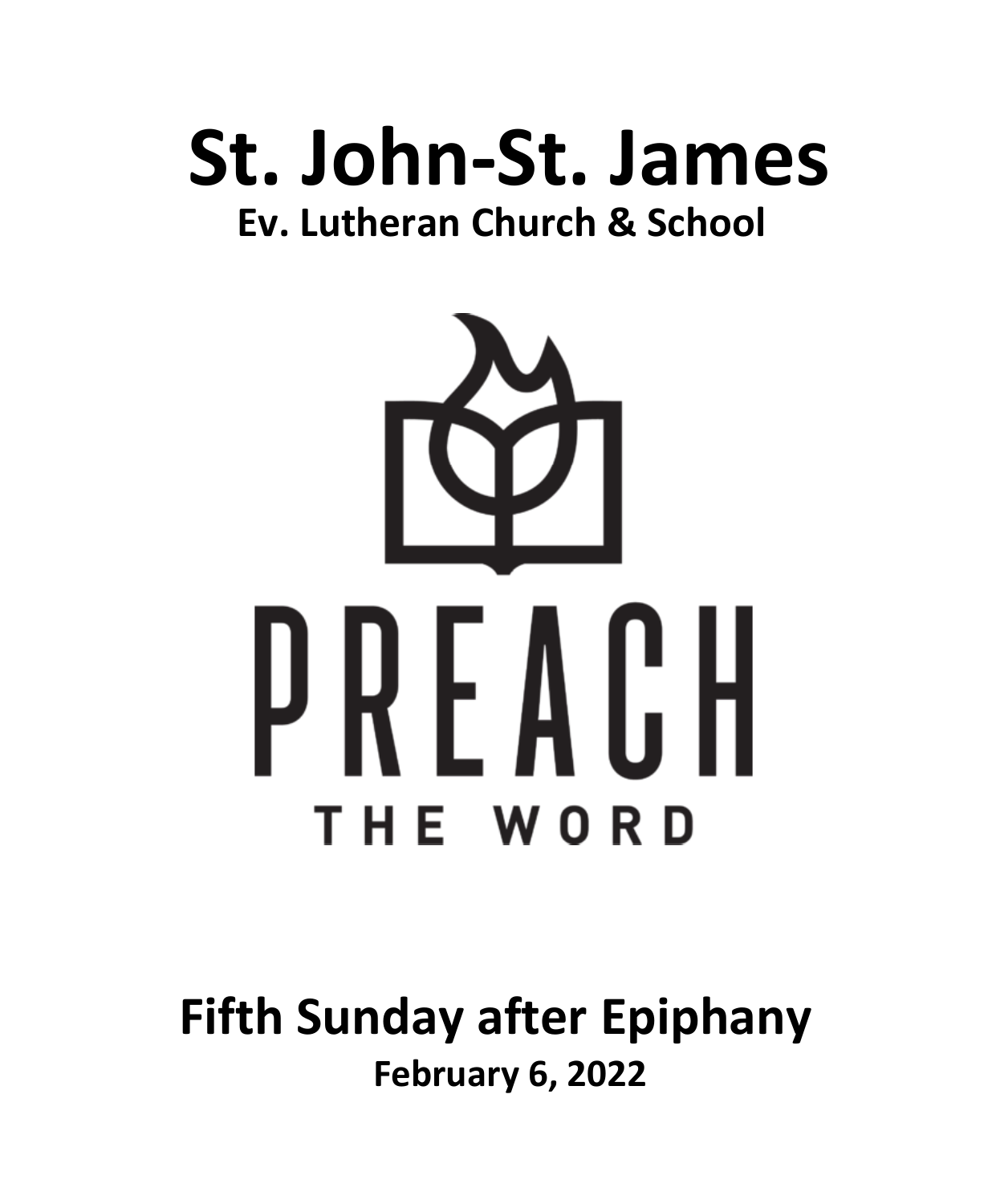# ST. JOHN—ST. JAMES February 6, 2022 *Evangelical Lutheran Church & School Fifth Sunday after Epiphany*

WELCOME *Agenda uncovered—What must be heard, not what is asked*

\*NOTE: *You are welcome to sing every part of each song today. Notations are meant to give you some guidance as the song is introduced. The Messengers would be thrilled to have you join them whenever you are comfortable singing. May God bless your worship!*

### **Opening Hymn: O**, Church Arise

CCLI Song #4611992 CCLI License #20031593

 Verse 1 **O church, arise and put your armor on; Hear the call of Christ our captain; For now the weak can say that they are strong In the strength that God has given. With shield of faith and belt of truth We'll stand against the devil's lies; An army bold whose battle cry is "Love!" Reaching out to those in darkness.**

#### **C** Verse 2

 **Our call to war, to love the captive soul, But to rage against the captor; And with the sword that makes the wounded whole We will fight with faith and valor. When faced with trials on ev'ry side, We know the outcome is secure, And Christ will have the prize for which He died— An inheritance of nations.** *(Hymn continues on the next page.)*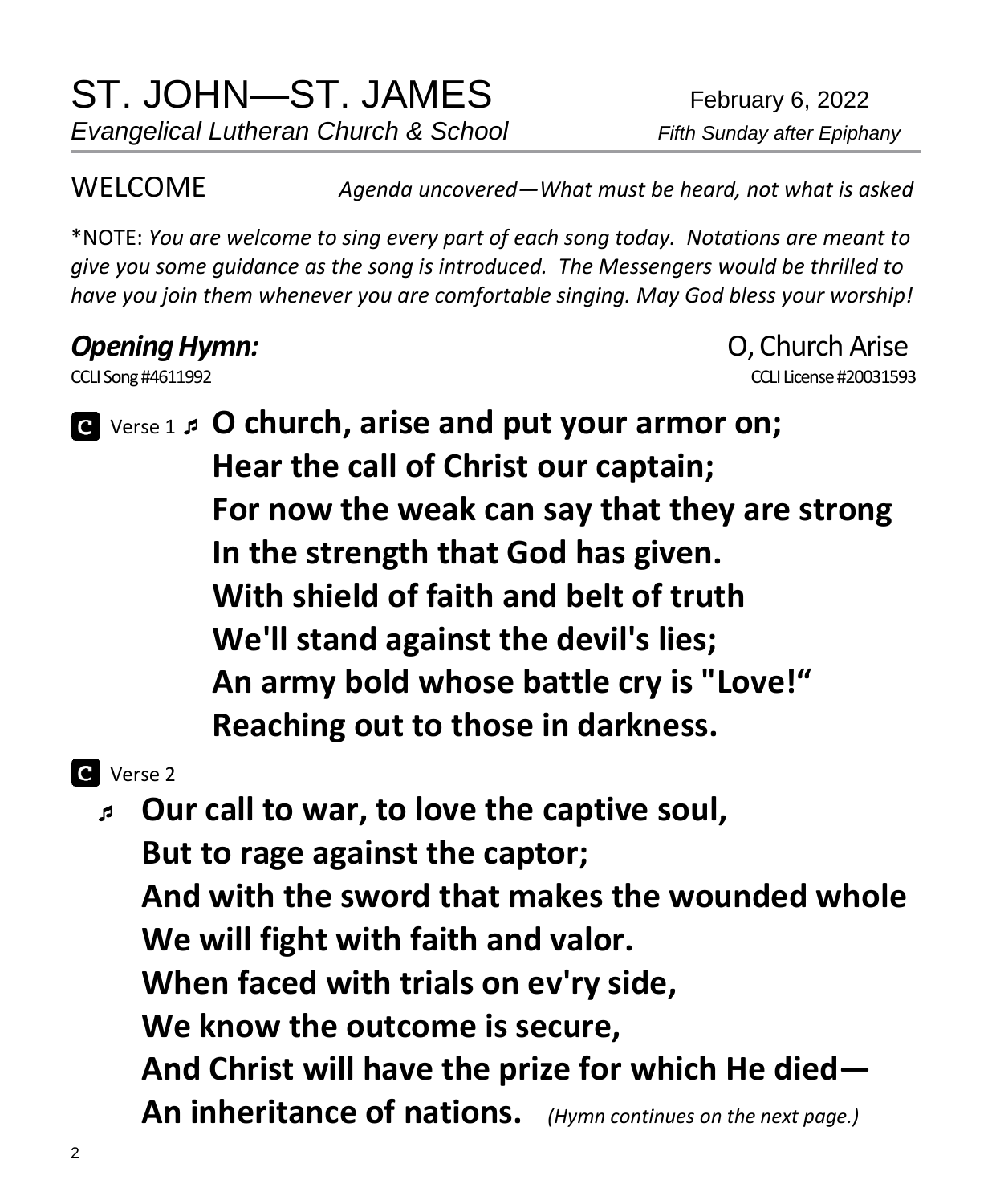

 CHORUS  **Arise, shine, for your light has come. Arise, shine, for the risen son. Lift your eyes, we are his radiant bride. Arise, o church, arise!**

 Verse 3 **Come, see the cross where love and mercy meet, As the Son of God is stricken; Then see His foes lie crushed beneath His feet, For the Conqueror has risen! And as the stone is rolled away, And Christ emerges from the grave, This vict'ry march continues till the day Ev'ry eye and heart shall see Him.**

**C** Verse 4

 **So Spirit, come, put strength in ev'ry stride, Give grace for ev'ry hurdle, That we may run with faith to win the prize Of a servant good and faithful. As saints of old still line the way, Retelling triumphs of His grace, We hear their calls and hunger for the day When, with Christ, we stand in glory.** CHORUS  **Arise, shine, for your light has come. Arise, shine, for the risen son.**

**Lift your eyes, we are his radiant bride. Arise, o church, arise!**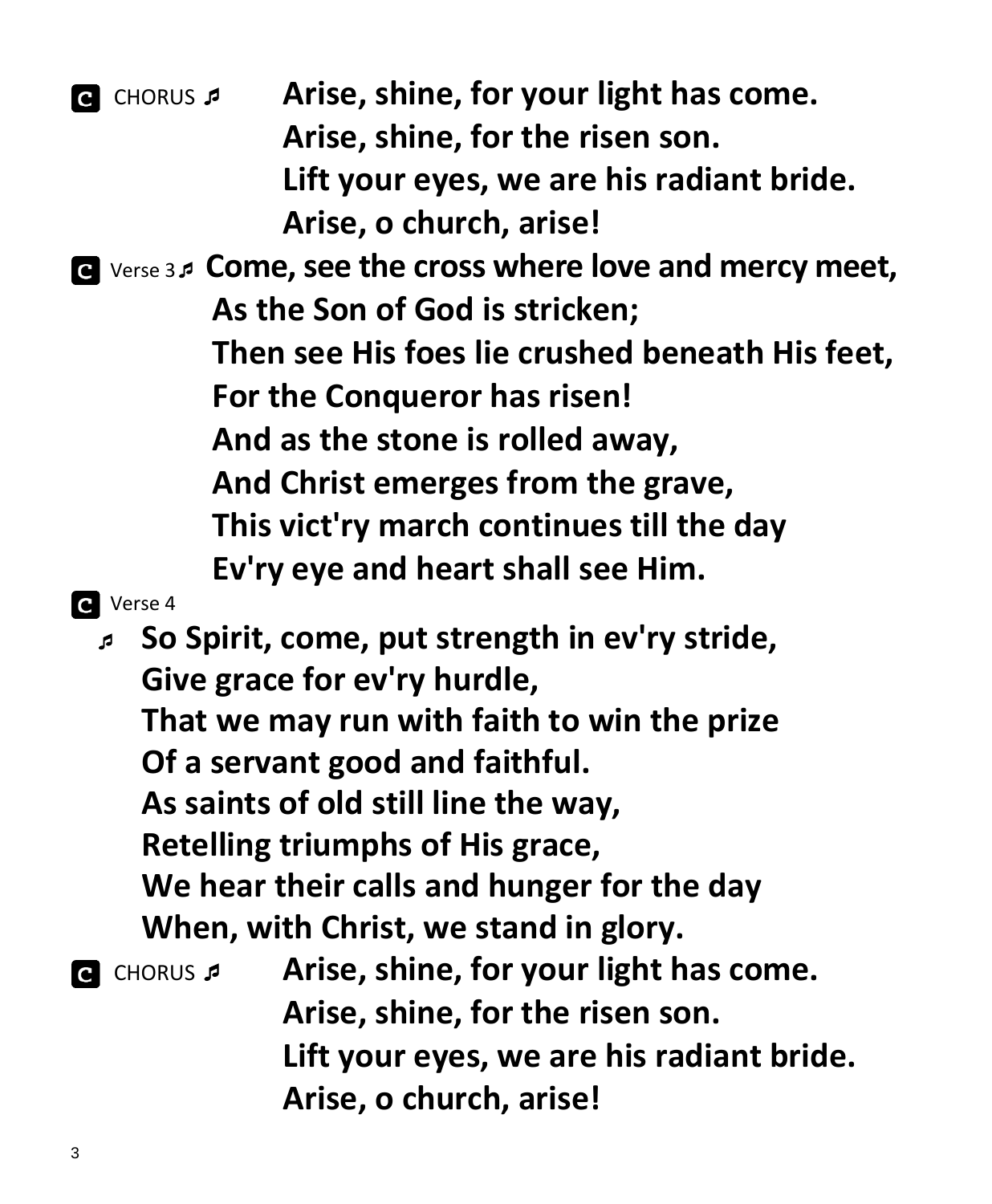#### *PLEASE STAND* INVOCATION

- $|M|$ The grace of our Lord  $(\dagger)$  Jesus Christ and the love of God and the fellowship of the Holy Spirit be with you.
- $\overline{c}$ **And also with you.**

#### CONFESSION OF SINS

- $\lceil \text{M} \rceil$ Dear friends, let us approach God in honesty, asking him in the name of our Lord Jesus Christ to forgive us.
- **Lord of all, I confess that I have not kept your commands. My actions, my words, and my thoughts have all fallen short of the perfection you deserve. I am sorry for my sin and seek your mercy in the name of my Lord and Savior, Jesus Christ.**
- It is only through the grace of our Triune God that we are saved from  $M<sub>l</sub>$ our sins. God the Father sent his Son in love. God the Son came and paid the price for our sins. And God the Spirit came to make the gift of eternal life ours through faith. Therefore, be assured: you are forgiven in the name of the Father, and of the Son, and of the Holy Spirit.
- **a Amen.**
- We join in song to confess our confident hope and comfort found in  $\lceil \text{M} \rceil$ God's grace alone.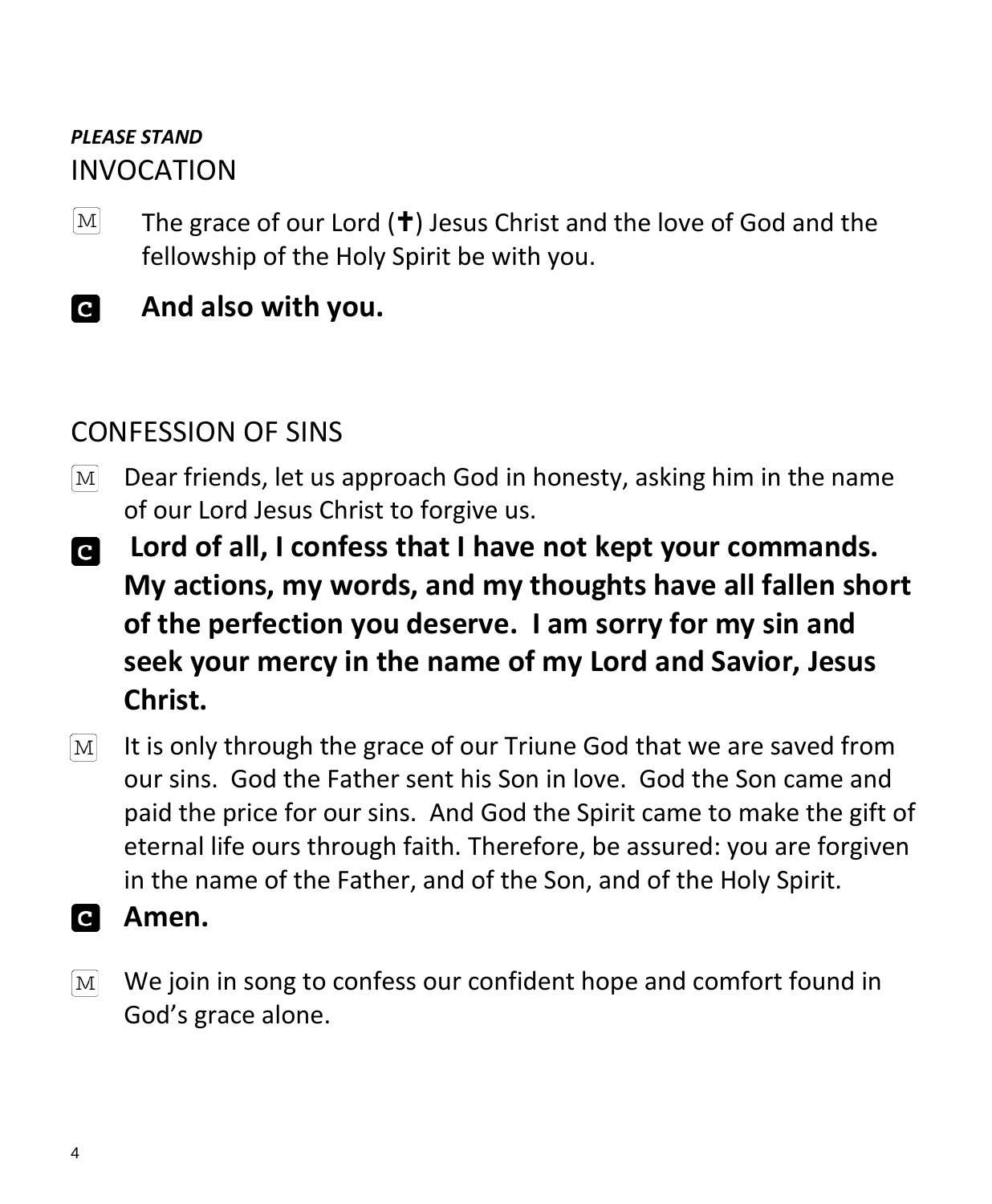# *Gloria:* Behold (Then Sings My Soul)

CCLI Song #7068430 CCLI License #20031593

Verse 1  **Messengers:** 

Behold the Father's heart The mystery He lavishes on us As deep cries out to deep Oh, how desperately He wants us The things of earth stand next to Him Like a candle to the sun Unfailing Father What compares to His great love Behold His holy Son The Lion and the Lamb given to us The Word became a man That my soul should know its Savior Forsaken for the sake of all mankind Salvation is in His blood Jesus Messiah The righteous died for love It wasn't over For He is the risen one

**Q** CHORUS *f* **Then sings my soul Then sings my soul How great Your love is How great Your love is Then sings my soul Then sings my soul How great Your love is How great Your love is Then sing my soul**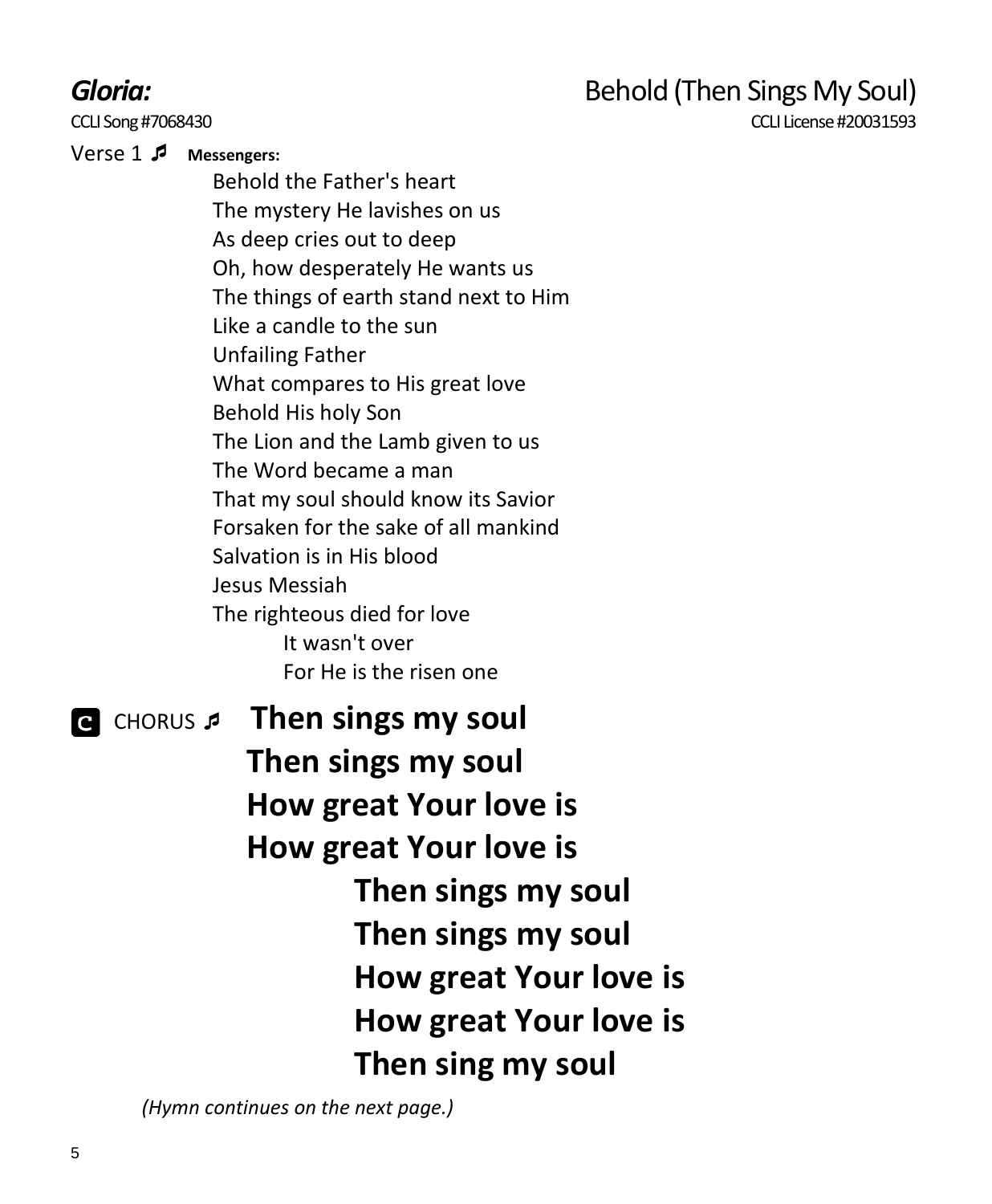|  | Verse 2 $\sqrt{2}$     | <b>Behold I have a friend</b>               |                                       |  |  |
|--|------------------------|---------------------------------------------|---------------------------------------|--|--|
|  |                        |                                             | The Spirit breathing holy fire within |  |  |
|  |                        | My ever present help                        |                                       |  |  |
|  |                        | Speaking truth when I can't find it         |                                       |  |  |
|  |                        | Light up this broken heart                  |                                       |  |  |
|  |                        | And light my way                            |                                       |  |  |
|  |                        | Until my time on earth is done              |                                       |  |  |
|  |                        | <b>Oh, Holy Spirit</b>                      |                                       |  |  |
|  |                        | Breathe in me like Kingdom come             |                                       |  |  |
|  |                        | <b>Oh, Holy Spirit</b>                      |                                       |  |  |
|  |                        |                                             | Let Your work in me be done           |  |  |
|  |                        | <b>C</b> CHORUS <b>5</b> Then sings my soul |                                       |  |  |
|  |                        | Then sings my soul                          |                                       |  |  |
|  |                        | How great Your love is                      |                                       |  |  |
|  | How great Your love is |                                             |                                       |  |  |
|  |                        | Then sings my soul                          |                                       |  |  |
|  |                        | Then sings my soul                          |                                       |  |  |
|  |                        | How great Your love is                      |                                       |  |  |
|  |                        | How great Your love is                      |                                       |  |  |
|  |                        | Then sings my soul                          |                                       |  |  |
|  |                        | Then sings my soul                          |                                       |  |  |
|  |                        | How great Your love is                      |                                       |  |  |
|  |                        | How great Your love is                      |                                       |  |  |
|  |                        | Then sing my soul                           | (Hymn concludes on the next page.)    |  |  |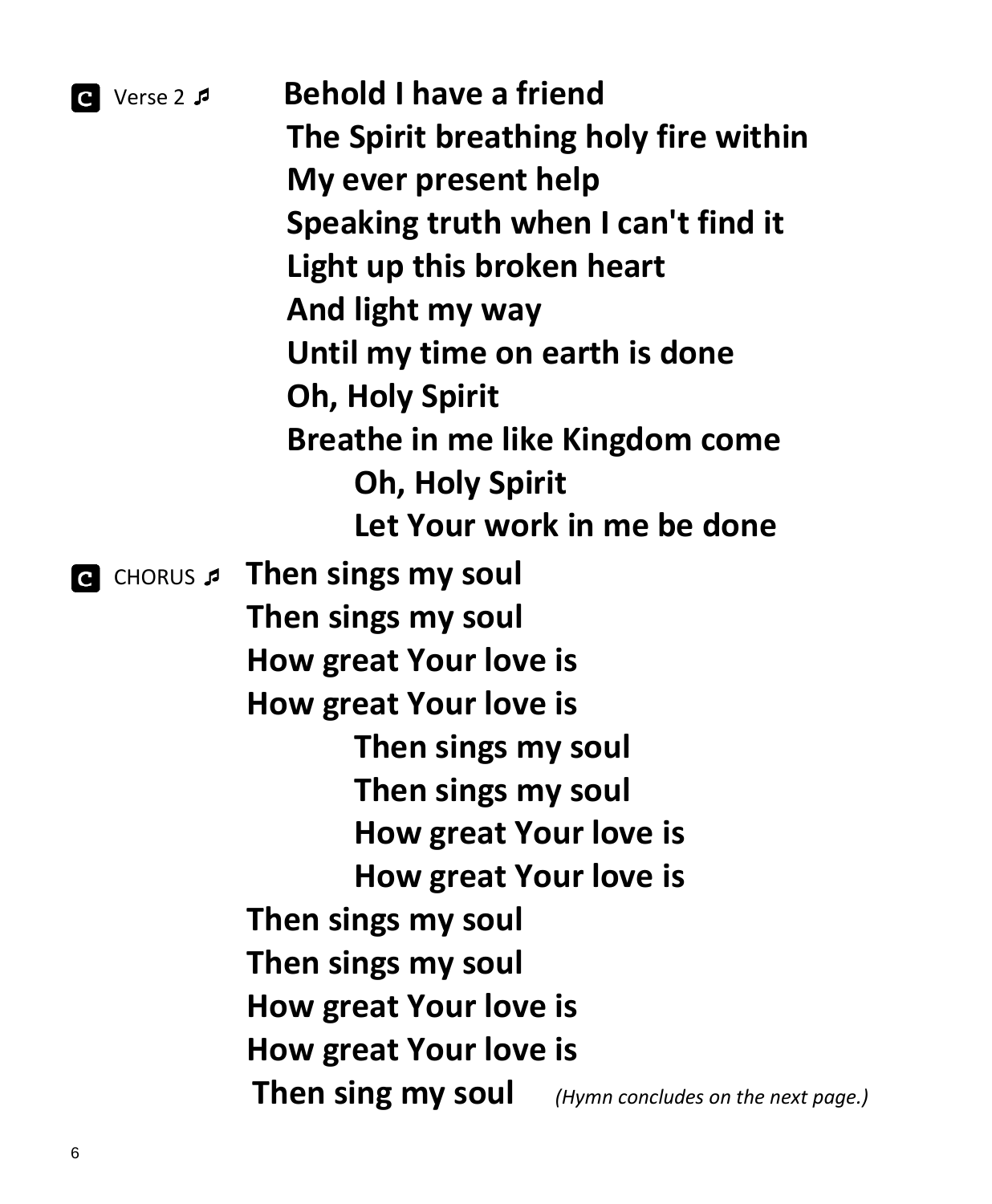# Verse <sup>3</sup>  **My God He who was and is to come Prepare the way Until the work on earth is done Watch as the clouds He rides swing low Lift up the sound As He makes our praise His throne Behold the Lord our God will lead us home**

### PRAYER OF THE DAY

- $\mathbf{M}$ Almighty and everlasting God, look with mercy on our weaknesses, and in all our dangers and needs stretch out the right hand of your majesty to help and defend us; through your Son, Jesus Christ, our Lord, who lives and reigns with you and the Holy Spirit, one God, now and forever.
- **Amen.**

*BE SEATED*

#### *Old Testament Lesson* Jeremiah 1:4-10

**<sup>4</sup>** The word of the LORD came to me, saying, **<sup>5</sup>** "Before I formed you in the womb I knew you, before you were born I set you apart; I appointed you as a prophet to the nations." <sup>6</sup> "Alas, Sovereign Lorp," I said, "I do not know how to speak; I am too young."

**<sup>7</sup>** But the LORD said to me, "Do not say, 'I am too young.' You must go to everyone I send you to and say whatever I command you. **<sup>8</sup>**Do not be afraid of them, for I am with you and will rescue you," declares the LORD. **<sup>9</sup>** Then the LORD reached out his hand and touched my mouth and said to me, "I have put my words in your mouth. **<sup>10</sup>** See, today I appoint you over nations and kingdoms to uproot and tear down, to destroy and overthrow, to build and to plant."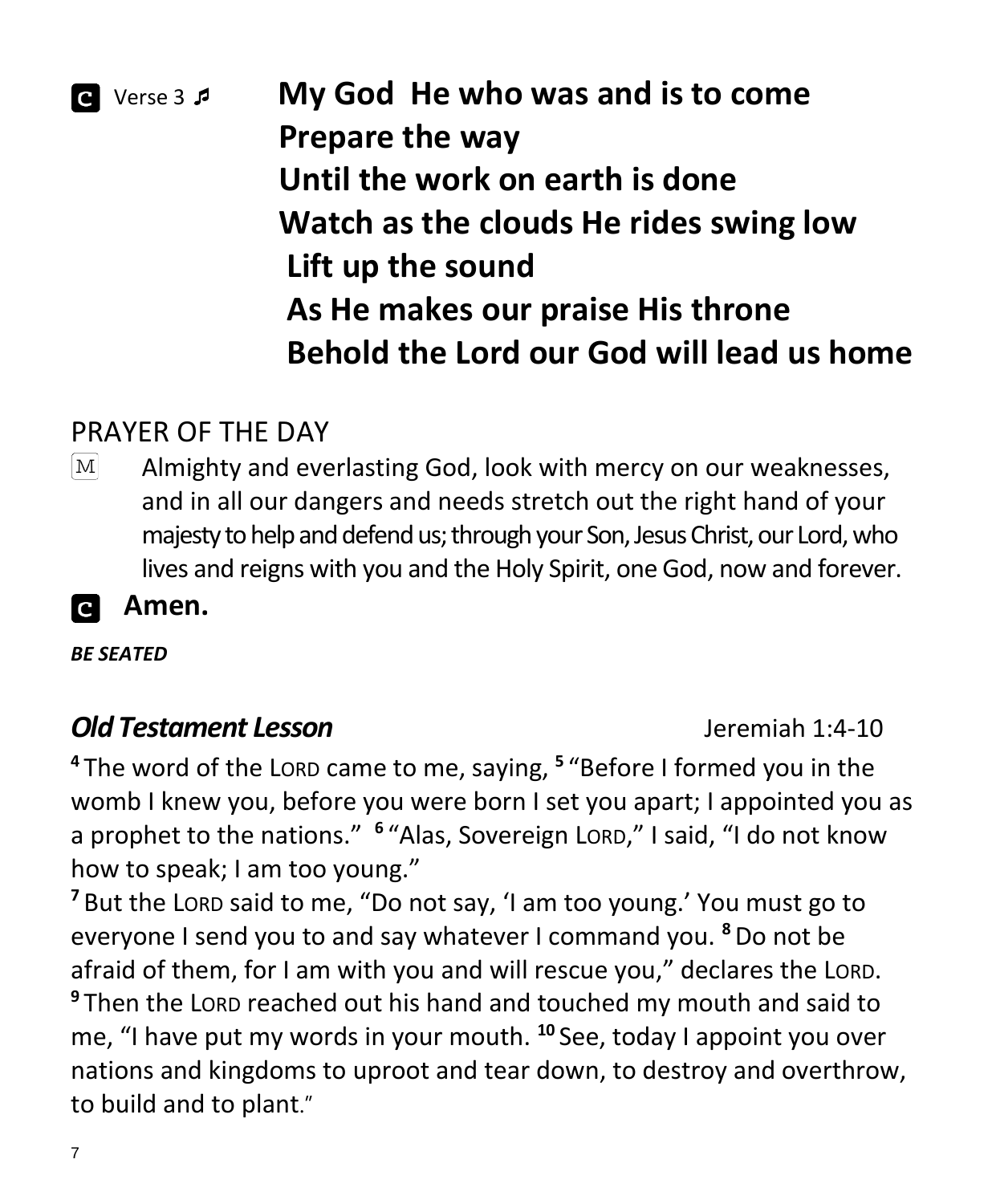**Psalm of the Day: Psalm 139 (Far Too Wonderful)** Praise Charts Song #70555 CCLI License #20031593

 Verse 1  **You wrote the story of my life You go before you fall behind, yeah Before a breath beyond my death You are with me all the way To everlasting** CHORUS *Oh I can't run, I can't hide Even darkness is a light From the lowest place to the highest praise You are worthy Amazing love, how can it be Far too wonderful for me There's only one thing left to say You are worthy, oh* Verse 2  **Search me God and know my heart Try me, know my anxious thoughts, Find the wickedness in me and lead me in the way everlasting**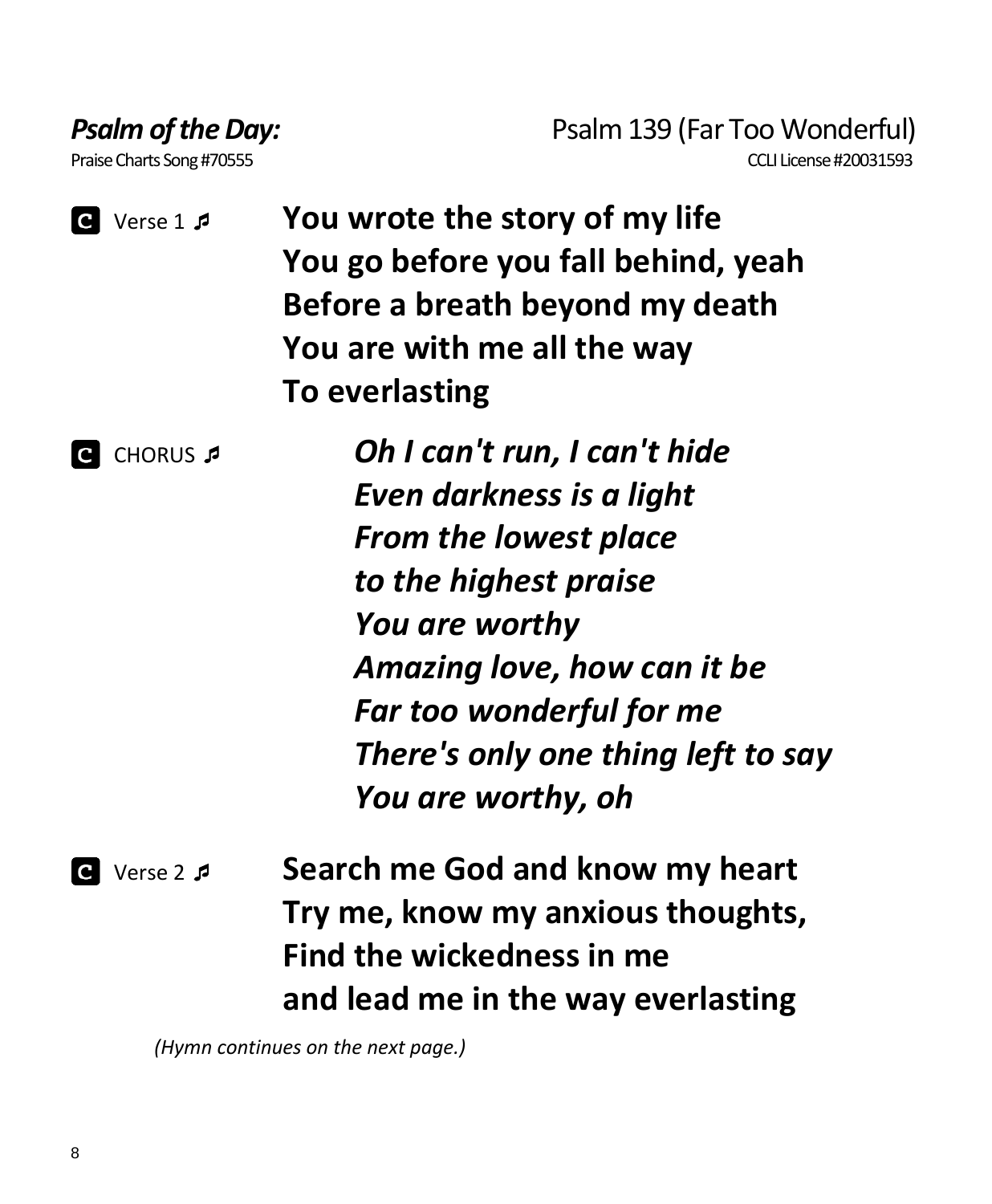| <b>C</b> CHORUS <b>P</b> | Oh I can't run, I can't hide           |
|--------------------------|----------------------------------------|
|                          | Even darkness is a light               |
|                          | <b>From the lowest place</b>           |
|                          | to the highest praise You are worthy   |
|                          | Amazing love, how can it be            |
|                          | <b>Far too wonderful for me</b>        |
|                          | There's only one thing left to say     |
|                          | You are worthy, oh                     |
| c bridge $\sqrt{2}$      | You formed me in my mothers womb       |
|                          | You know my frame, my flesh, and bone  |
|                          | Oh, I'm wonderfully made               |
|                          | Oh I can't describe, it's way too high |
|                          | You see me through and through         |
|                          | And call me loved                      |
|                          | What a wonderful grace (repeat bridge) |
| <b>C</b> CHORUS <b>P</b> | Oh I can't run, I can't hide           |
|                          | Even darkness is a light               |
|                          | <b>From the lowest place</b>           |
|                          | to the highest praise You are worthy   |
|                          | Amazing love, how can it be            |
|                          | <b>Far too wonderful for me</b>        |
|                          | There's only one thing left to say     |
|                          | You are worthy, oh                     |
|                          |                                        |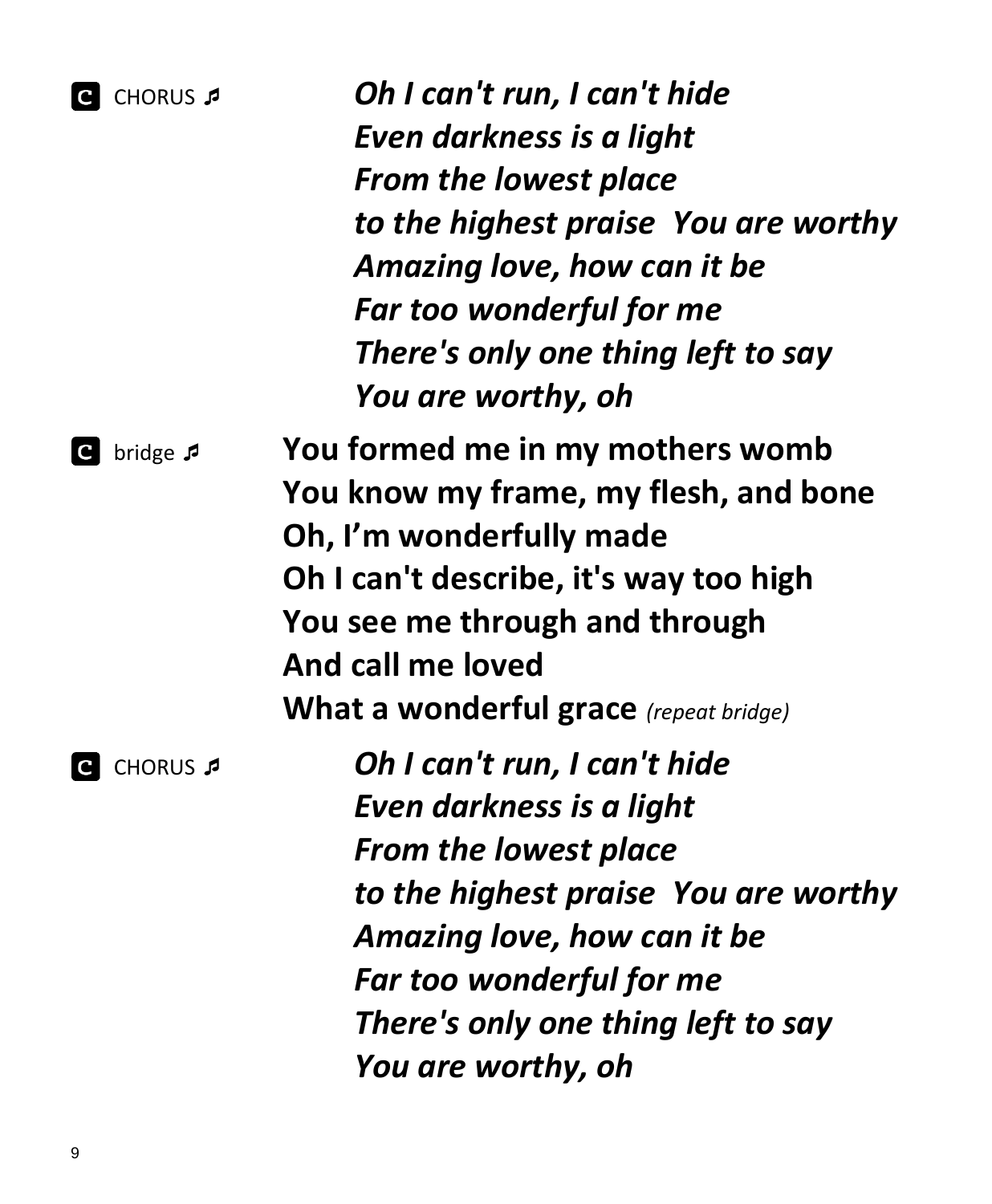### *Gospel Lesson* Luke 4:38-44

**<sup>38</sup>** Jesus left the synagogue and went to the home of Simon. Now Simon's mother-in-law was suffering from a high fever, and they asked Jesus to help her. **<sup>39</sup>** So he bent over her and rebuked the fever, and it left her. She got up at once and began to wait on them.

**<sup>40</sup>** At sunset, the people brought to Jesus all who had various kinds of sickness, and laying his hands on each one, he healed them. **<sup>41</sup>** Moreover, demons came out of many people, shouting, "You are the Son of God!" But he rebuked them and would not allow them to speak, because they knew he was the Messiah.

**<sup>42</sup>** At daybreak, Jesus went out to a solitary place. The people were looking for him and when they came to where he was, they tried to keep him from leaving them. **<sup>43</sup>** But he said, "I must proclaim the good news of the kingdom of God to the other towns also, because that is why I was sent." **<sup>44</sup>** And he kept on preaching in the synagogues of Judea.

**Hymn of the Day: Jesus Shall Reign Where'er the Sun** 

CCLI Song #7104268 CCLI License #20031593 Verse 1  **Jesus shall reign where'er the sun Does his successive journeys run; His kingdom stretch from shore to shore Till sun shall rise and set no more.** Verse 2  **Blessings abound where'er He reigns; The prisoner leaps to lose his chains; The weary find eternal rest,**

 **And all the sons of want are blessed.**

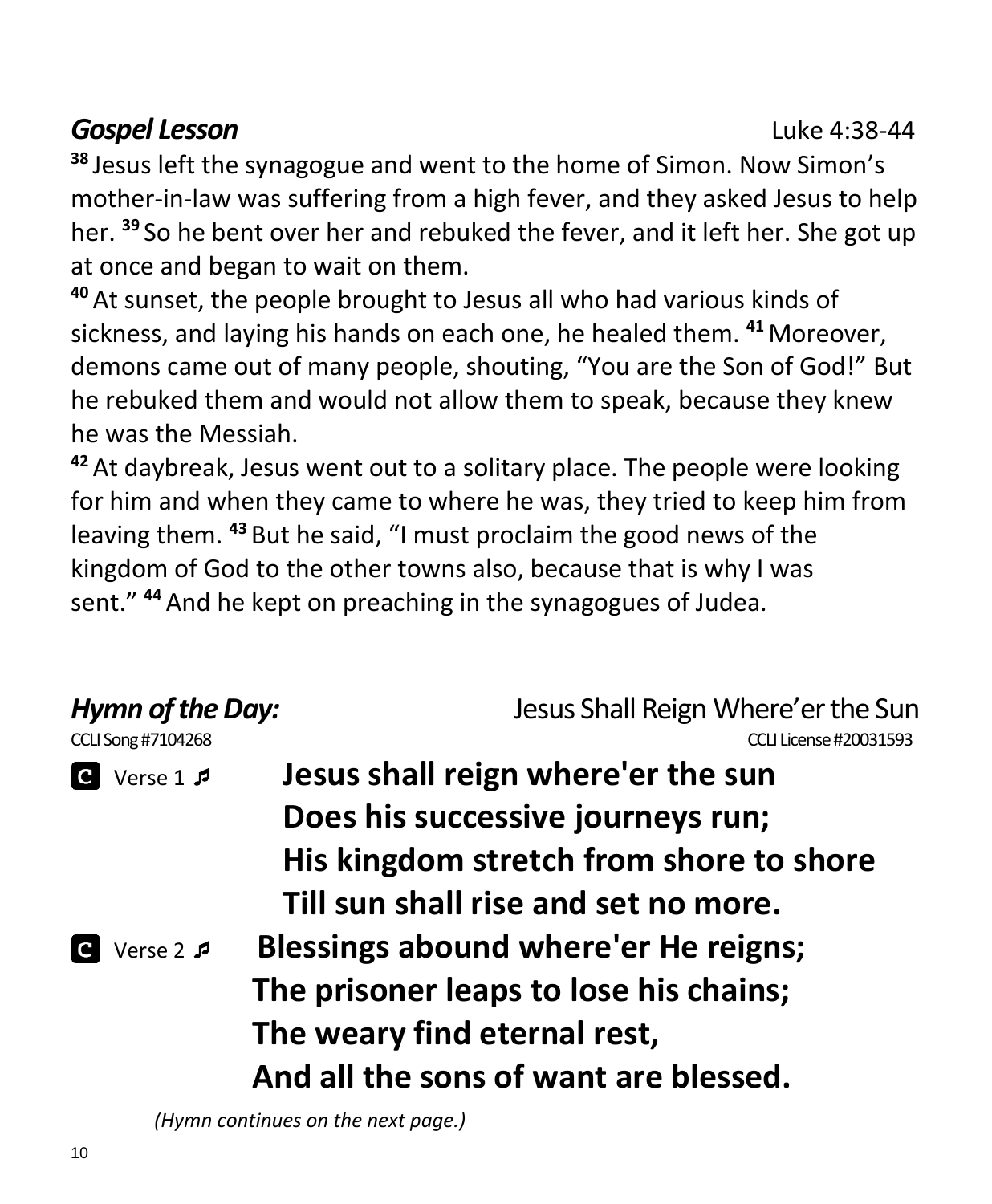|             | <b>C</b> CHORUS <b>P</b> | To our King be highest praise<br><b>Rising through eternal days</b>                                            |
|-------------|--------------------------|----------------------------------------------------------------------------------------------------------------|
|             |                          | Just and faithful -                                                                                            |
|             |                          | He shall reign. Jesus shall reign!                                                                             |
|             | $C$ Verse 3 $\sqrt{2}$   | People and realms of every tongue<br>Dwell on His love with sweetest song;<br>And infant voices shall proclaim |
|             |                          | Their early blessings on His Name.                                                                             |
|             | <b>C</b> CHORUS <b>P</b> | To our King be highest praise<br><b>Rising through eternal days</b><br>Just and faithful -                     |
|             |                          | He shall reign. Jesus shall reign!                                                                             |
|             | $\bullet$ Verse 4 $\AA$  | Let every creature rise and bring<br><b>Blessing and honour to our King;</b>                                   |
|             |                          | Angels descend with songs again,                                                                               |
|             |                          | And earth repeat the loud amen!                                                                                |
|             | CHORUS 5                 | To our King be highest praise<br><b>Rising through eternal days</b><br>Just and faithful -                     |
|             |                          | He shall reign. Jesus shall reign!                                                                             |
|             |                          |                                                                                                                |
| $\mathbf C$ | CHORUS <sub>5</sub>      | To our King be highest praise                                                                                  |
|             |                          | <b>Rising through eternal days</b>                                                                             |
|             |                          | Just and faithful -                                                                                            |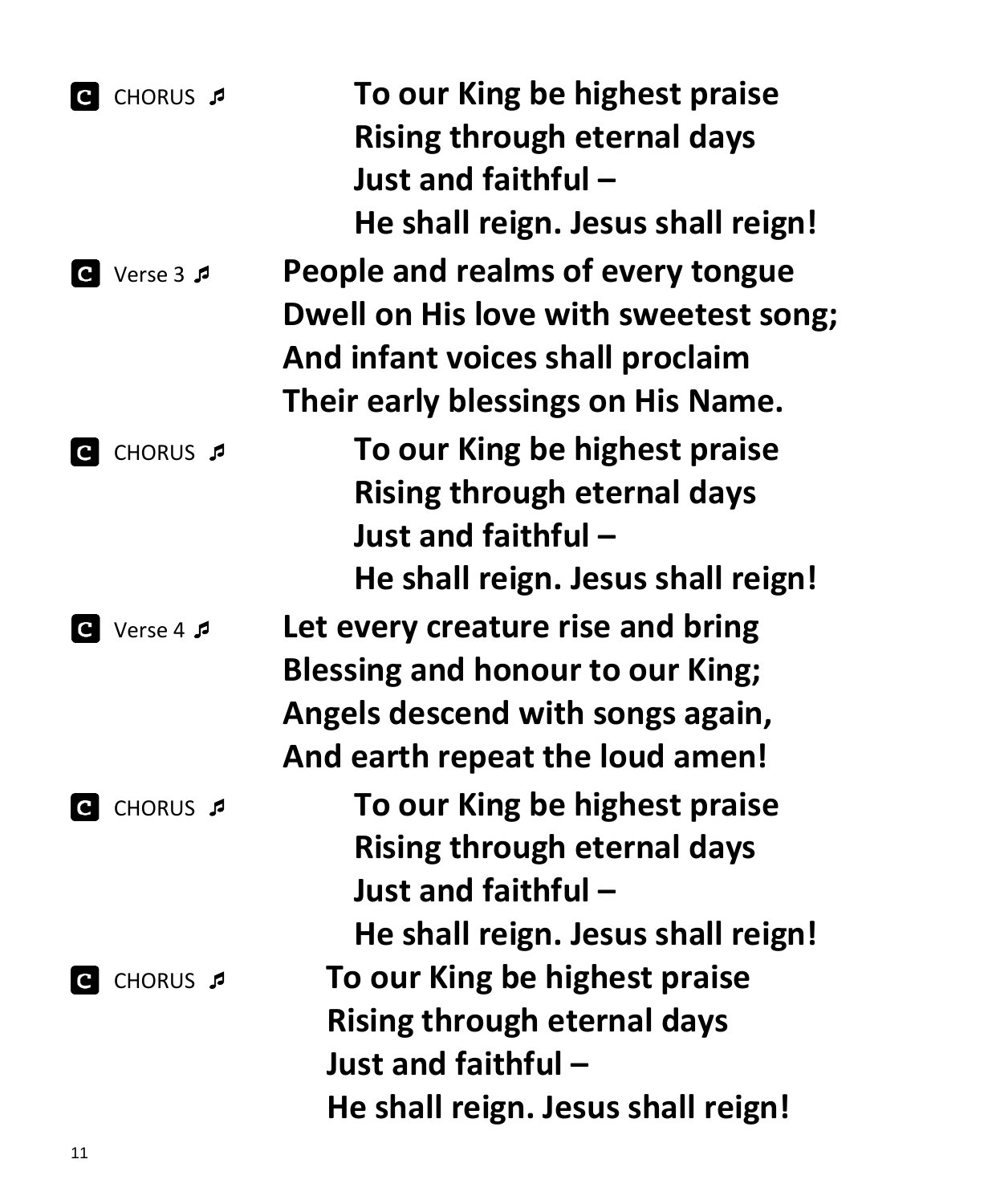#### 2 Timothy 3:14-4:5

#### **"Continue in what you have learned"**

**<sup>14</sup>** But as for you, continue in what you have learned and have become convinced of, because you know those from whom you learned it, **<sup>15</sup>** and how from infancy you have known the Holy Scriptures, which are able to make you wise for salvation through faith in Christ Jesus. **<sup>16</sup>** All Scripture is



God-breathed and is useful for teaching, rebuking, correcting and training in righteousness, **<sup>17</sup>** so that the servant of God may be thoroughly equipped for every good work. **4** In the presence of God and of Christ Jesus, who will judge the living and the dead, and in view of his appearing and his kingdom, I give you this charge: **<sup>2</sup>** Preach the word; be prepared in season and out of season; correct, rebuke and encourage—with great patience and careful instruction. **<sup>3</sup>** For the time will come when people will not put up with sound doctrine. Instead, to suit

their own desires, they will gather around them a great number of teachers to say what their itching ears want to hear. **<sup>4</sup>** They will turn their ears away from the truth and turn aside to myths. **<sup>5</sup>** But you, keep your head in all situations, endure hardship, do the work of an evangelist, discharge all the duties of your ministry.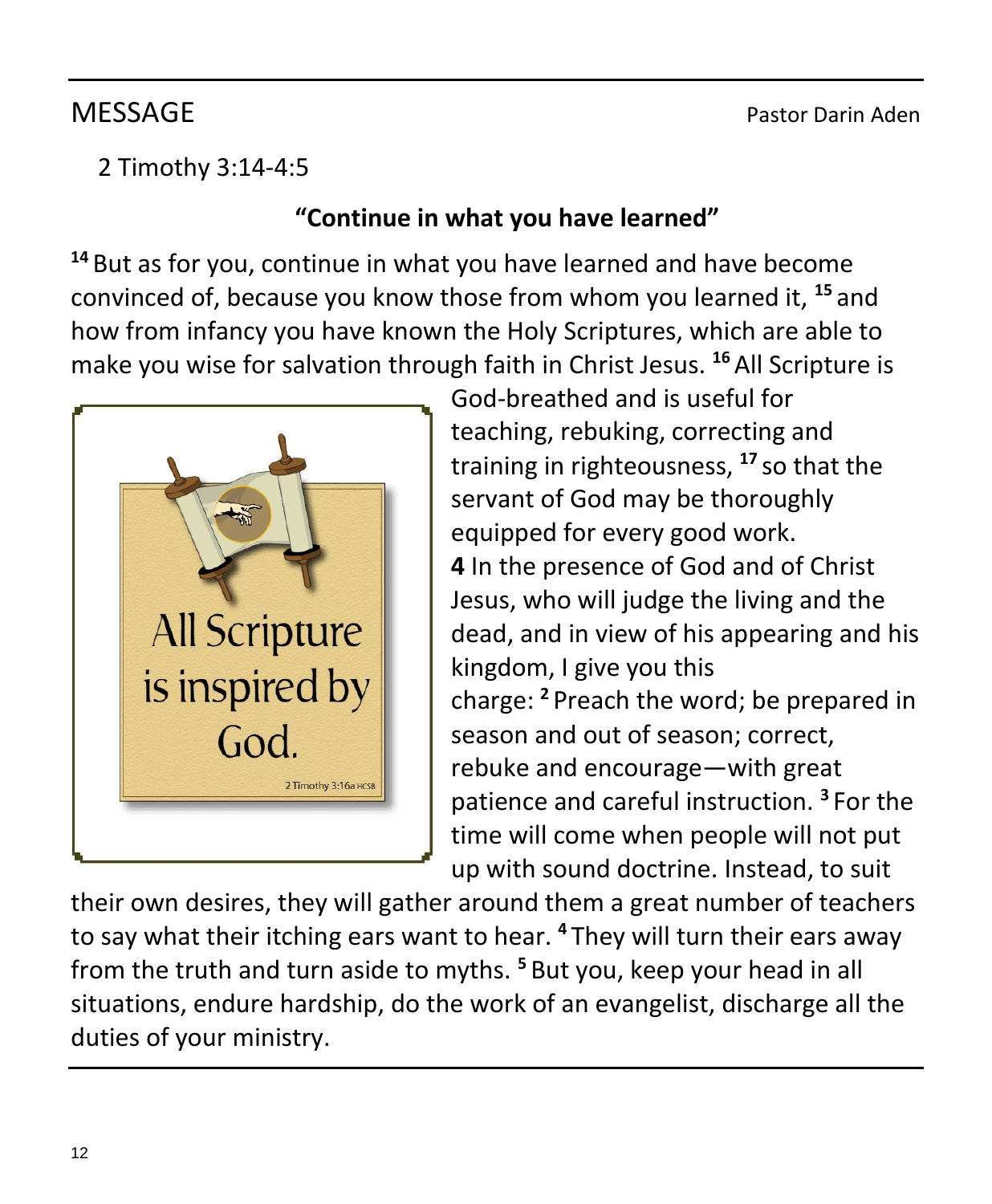#### CONFESSION OF FAITH CONFESSION CONTENTS

**I have faith in God and believe that He has created me and C all that I have. All things belong to Him.**

**I have faith in Jesus and believe that He died for my sins, conquered death and was raised to life on the third day. His death and resurrection declared that He is God and that my sins are forgiven.**

**I have faith in the Holy Spirit and believe He has worked this faith within me. I believe He is present here among us and lives within each child of God. Through Him and the Word I have the power to stand in strength against all adversity.**

**And I believe that my mission on earth is to serve my God—Father, Son, and Holy Spirit. He has equipped me with His gifts and motivated me by His love to reach out to the lost and to my fellow believers with the Gospel. Amen.**

#### *PLEASE STAND*

#### PRAYER OF THE CHURCH

- Almighty Lord Jesus, far too often we are limited in what we see.  $|M|$ Satan can deceive us into thinking your commands are meant to limit our enjoyment of life or that we are missing out when we follow your will. Help us to see the blessings that come from following your Word and living according to your will.
- **Lord, forgive us for the times we have not continued in your Word.**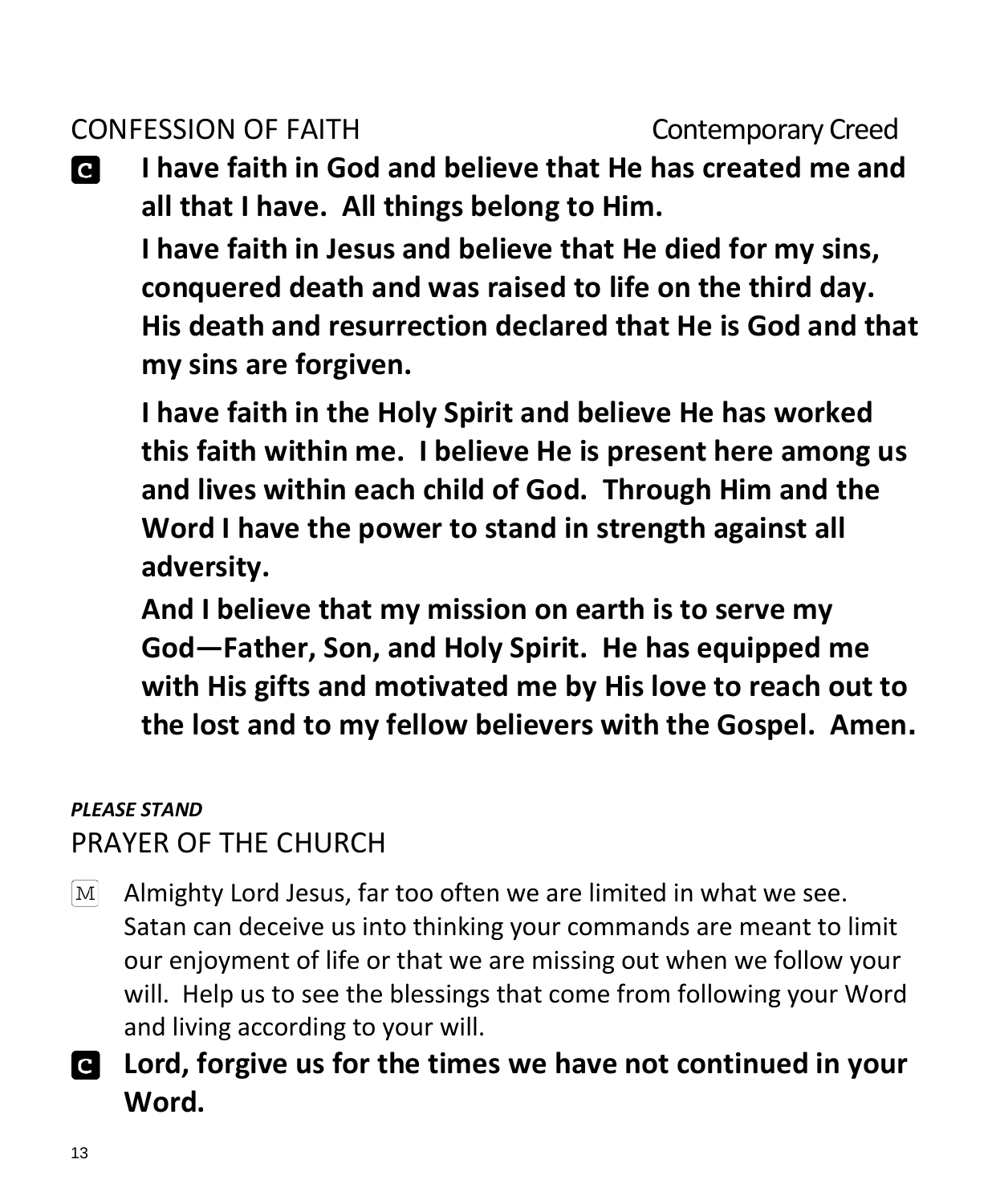$M<sup>2</sup>$ Gracious Lord Jesus, you warn us of the many dangers that threaten us from within ourselves and from the world we live in. Help us to take those threats seriously and enable us to continue to be the salt of earth. May we encourage one another and spur each other on.

**Lord, show us the value of continuing in your Word.**

- $|M|$ Loving Lord Jesus, while your life, ministry and teaching was so exciting, authoritative, even life changing, we far too often are restrained in the praise and service we offer. You have given us the power to move mountains, and you have promised that what we do for the least of yours we do for you. Yet, we fail to trust, to act, to love, to speak, to share.
- **Lord, help us to trust in you so that we might continue in your Word.**
- $\vert M \vert$ Merciful Lord Jesus, there are many in this world who are dealing with sickness, pain, anguish, or suffering. We know that you can use all things for our good. Help us to believe your words of truth when we are in such hardship and to support others when they must endure.
- **Lord, use us for your good purposes as we continue in your Word. It is in your name we ask, Lord Jesus. Amen.**

#### LORD'S PRAYER

**Our Father who art in heaven, hallowed be thy name, thy kingdom come, thy will be done on earth as it is in heaven. Give us this day our daily bread; and forgive us our trespasses, as we forgive those who trespass against us; And lead us not into temptation, but deliver us from evil. For thine is the kingdom and the power and the glory forever and ever. Amen.**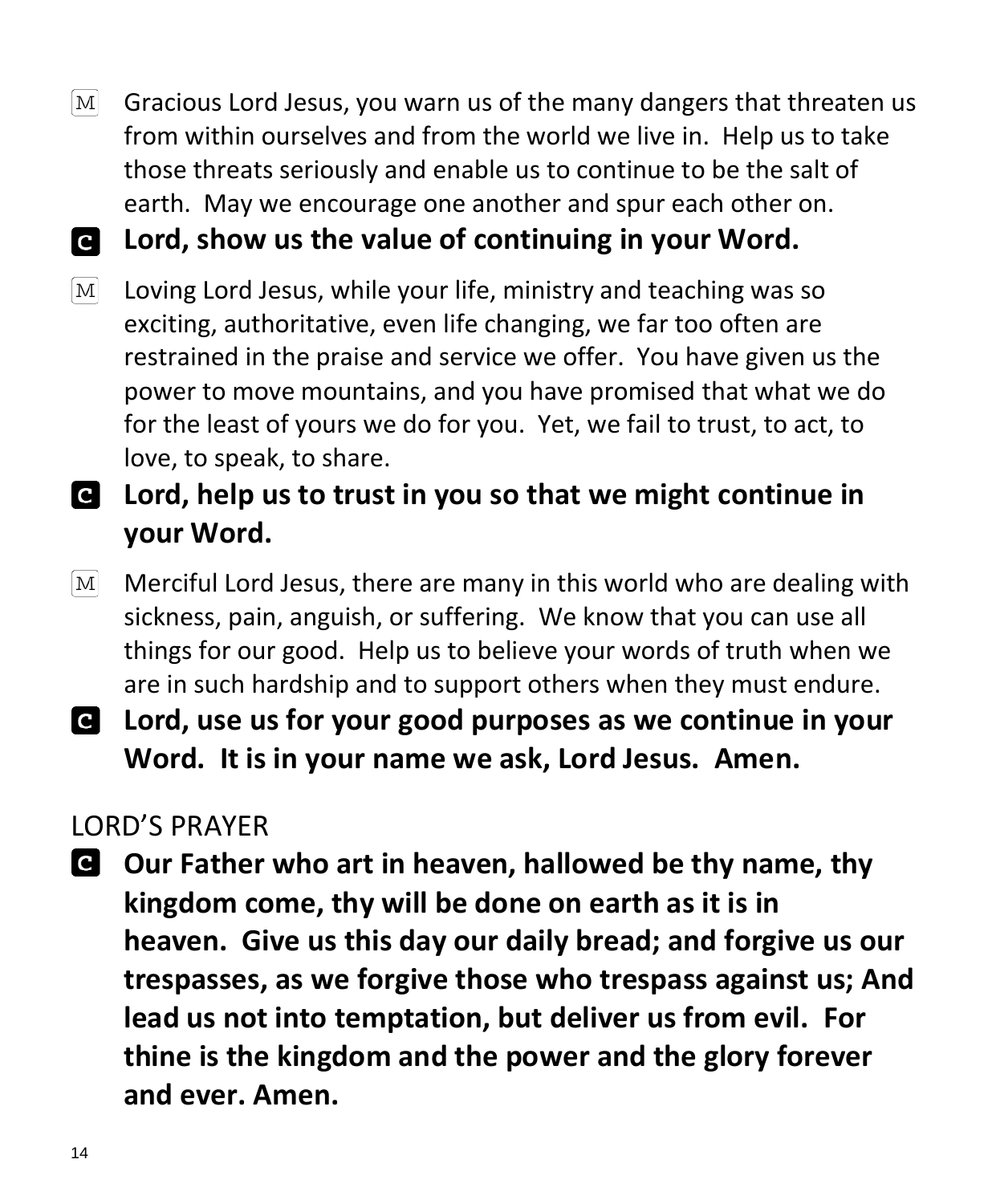#### BLESSING

The Lord bless you and keep you.  $|M|$ The Lord make his face shine on you and be gracious to you. The Lord look on you with favor and give you peace.

**C Amen.** 

*Closing Hymn Closing Hymn Closing Hymn* CCLI Song #7164255 CCLI License #20031593

- Verse 1 **Who am I that the highest King Would welcome me? I was lost but He brought me in Oh His love for me Oh His love for me**
- CHORUS **ALL: Who the Son sets free Oh is free indeed I'm a child of God Yes I am**
- Verse 2  **Free at last, He has ransomed me His grace runs deep While I was a slave to sin Jesus died for me Yes He died for me**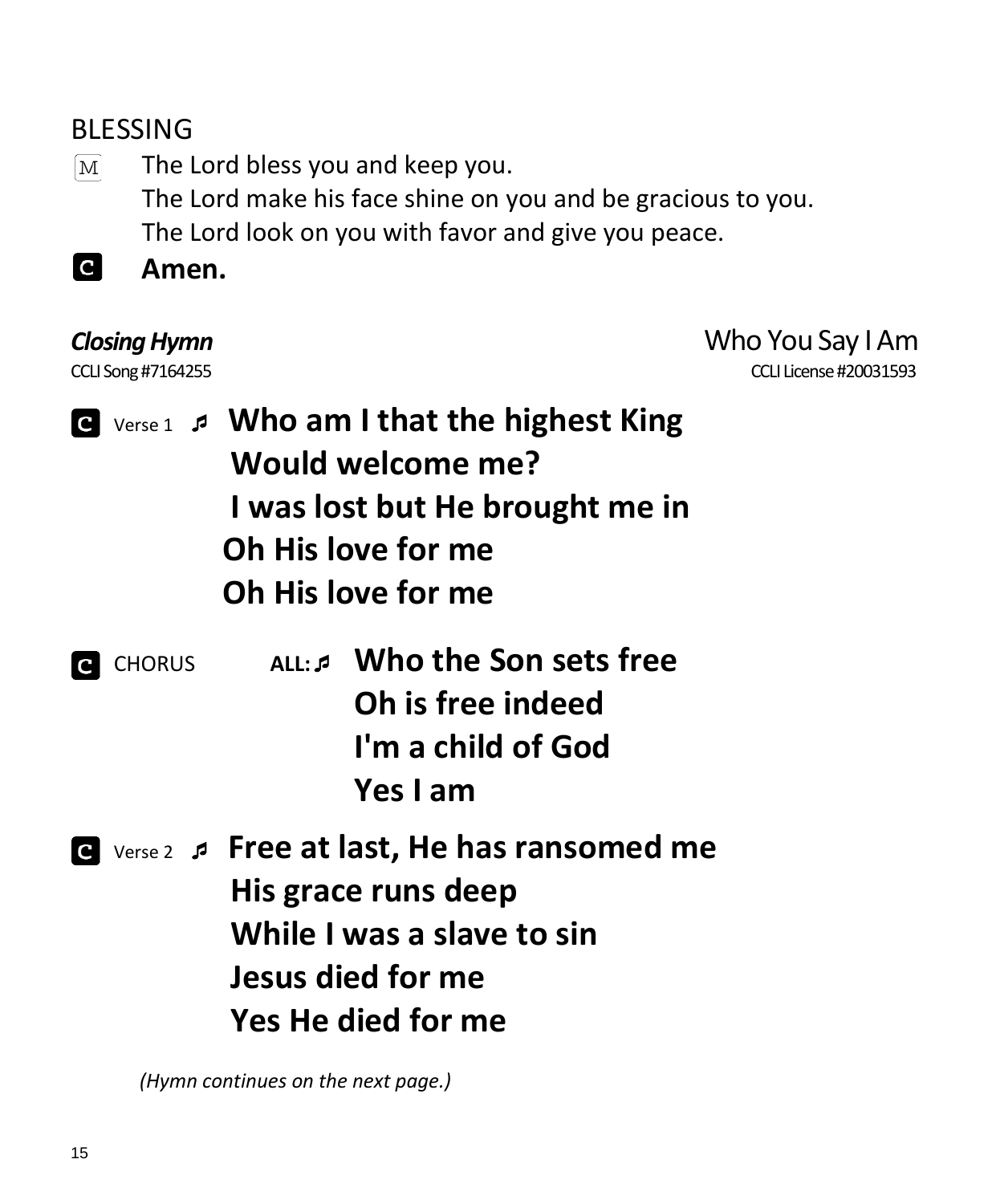|              | <b>CHORUS</b>             |                     | ALL: J Who the Son sets free                      |  |
|--------------|---------------------------|---------------------|---------------------------------------------------|--|
|              |                           |                     | Oh is free indeed                                 |  |
|              |                           |                     | I'm a child of God                                |  |
|              |                           |                     | Yes I am                                          |  |
|              | <b>CHORUS 2</b>           | ALL: J <sup>1</sup> | In my Father's house                              |  |
|              |                           |                     | There's a place for me                            |  |
|              |                           |                     | I'm a child of God                                |  |
|              |                           |                     | Yes I am                                          |  |
|              |                           |                     | <b>E</b> bridge <b>J</b> I am chosen Not forsaken |  |
|              |                           |                     | I am who You say I am                             |  |
|              |                           |                     | You are for me Not against me                     |  |
|              |                           |                     | <b>I am who You say I am</b> (repeat bridge)      |  |
|              | Oh, I am who you say I am |                     |                                                   |  |
| $\mathbf{C}$ | <b>CHORUS</b>             |                     | ALL: J Who the Son sets free                      |  |
|              |                           |                     | Oh is free indeed                                 |  |
|              |                           |                     | I'm a child of God                                |  |
|              |                           |                     | Yes I am                                          |  |
|              | <b>CHORUS 2</b>           | ALL: J <sup>1</sup> | In my Father's house                              |  |
|              |                           |                     | There's a place for me                            |  |
|              |                           |                     | I'm a child of God                                |  |
|              |                           |                     | Yes I am                                          |  |

*Our thanks to the Messengers: Abby Stuebs (vocals & keyboard); Phil Stuebs (vocals & guitar); Deb Bernhardt (vocals & technology); Gary Bernhardt (percussion & vocals); Gene Rosera (guitar); and Pastor Aden (bass guitar).*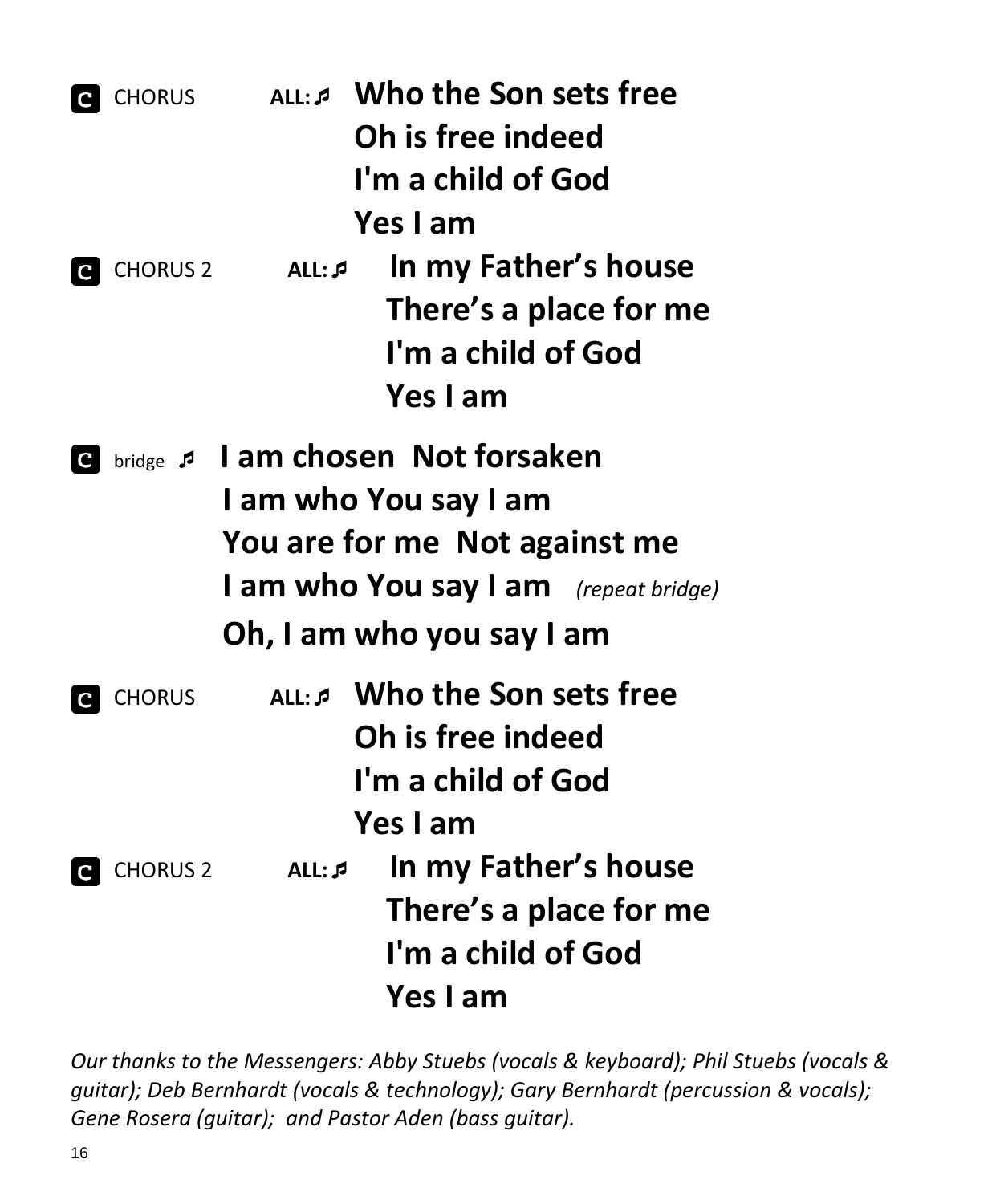|          | <b>Our Father's Business</b>                       |
|----------|----------------------------------------------------|
| Today    | Preacher, Pastor Darin Aden                        |
|          | Music Today—MESSENGERS                             |
|          | Sunday School, CREW & Adult Bible Class at 9:15 am |
| Wed. 2/9 | *CANCELLED* Confirmation Class at 3:30 pm          |

#### **Sunday, January 30, 2022**

**SERVING YOU TODAY**—**8:00 am Ushers—**Jim Matznick, Tom Sebo, Norman Pantzlaff, Gary Bernhardt ■ **10:15 am Ushers—**Andy/Zac Bubolz, Ray Bubolz, Adam Bubolz, Bill Hillmann, Matt Hillmann, Nick Schrubbe **■ Church Cleaners—**Yvonne Wenzlaff, Gail Denor ■ **Flower Committee—**Mary Busse & Karen Prochnow.

**SERVING YOU NEXT WEEK—8:00 am Ushers—**Jim Matznick, Tom Sebo, Norman Pantzlaff, Gary Bernhardt ■ **10:15 am Ushers—**Andy/Zac Bubolz, Ray Bubolz, Adam Bubolz, Bill Hillmann, Matt Hillmann, Nick Schrubbe **■ Church Cleaners—**Yvonne Wenzlaff, Gail Denor ■ **Flower Committee—**Mary Busse & Karen Prochnow **■ Sunday Communion Set-Up/Take-Down—**Knier Family.

**MINISTRY RESERVE FUND**—We have started a fund for our Second Pastor to help defray costs involved in adding another Pastor. If you wish to give to the Ministry Reserve Fund please place your offering in an envelope and clearly mark it as **Ministry Reserve Fund or 2nd Pastor Fund** and place it in the offering plate. A letter and commitment form has been sent to all members, please put your commitment form in the offering plate or in the "Church" in the West Church office.

**FLOWER COMMITTEE—**The Flower Committee is looking for 2 volunteers for July. If you are interested and would like some more information please give Karen Prochnow a call at 920-754-4688.

**INSTALLATION—Installation will be today at the 8am service.** President, Daniel Duchow\*; Treasurer, Jeff Doemel\*; Secretary, Randy Waack\*; Buildings and Grounds, James Kiesow\*; Elders, Brian Bubolz\*; Spiritual Growth, Jeff Schneider\*; Administrative Secretary, Gary Bernhardt; Worship, Randy Denor; Evangelism, Corey Marohn; Stewardship, Rodney Bubolz; Charities Treasurer, Arlie Olp; CEC Chairman, Shawn Behnke. Thank you to the outgoing members Dave Hoeppner, Andrew Bubolz, Doug Behnke, Curt Gimm.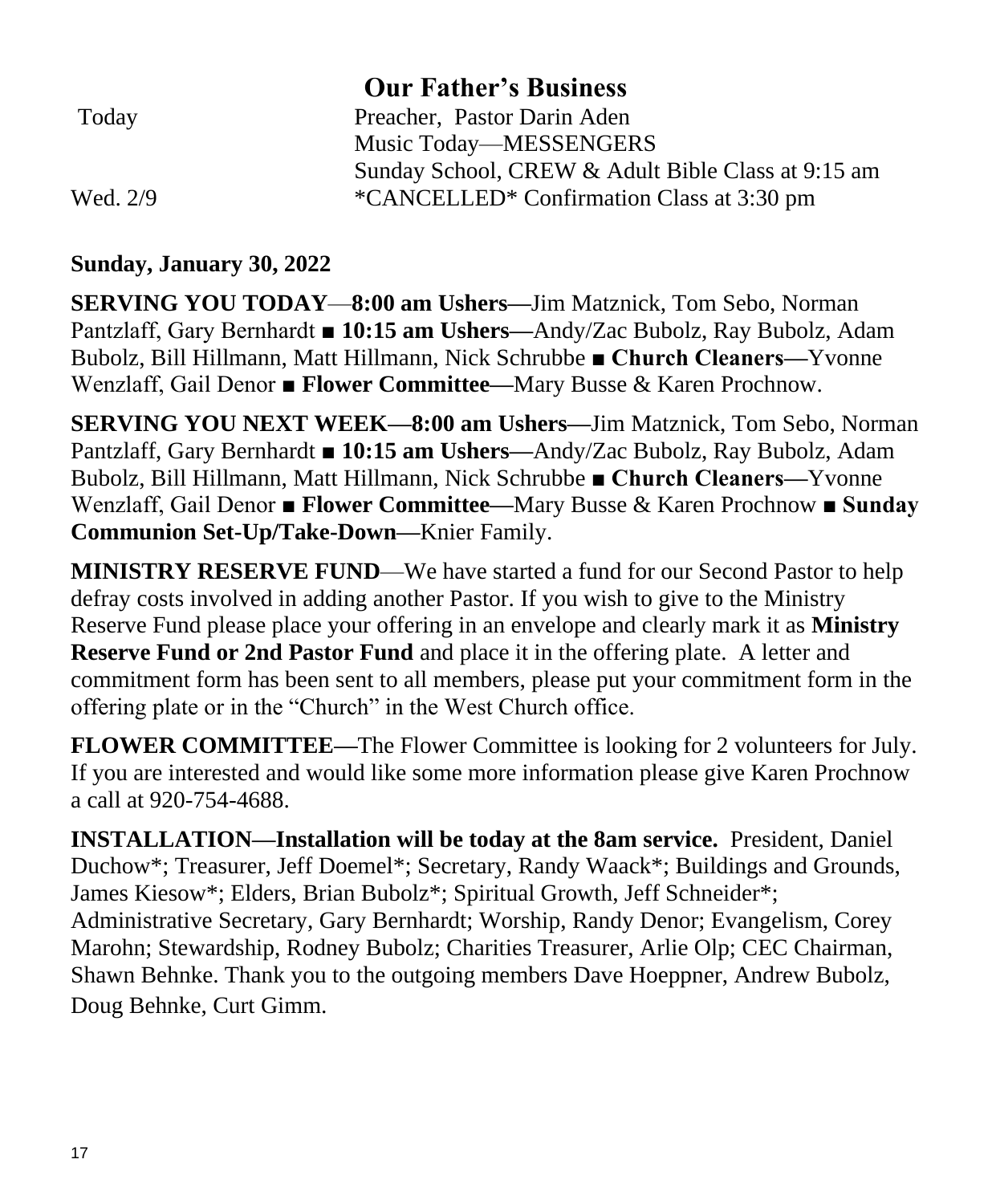**CONTRIBUTION STATEMETS**—If you have an email address your contribution statements have been emailed to you. If you don't have an email account, we have printed out a hard copy and placed them in the West Church office. If you have received an email copy of your statement and would also like a printed copy please contact the church office at 920-754-4568.

**LENTEN MEALS** - We are bringing back Lenten meals this year. There will be a signup sheet in the west office for groups to volunteer to prepare and serve during the Lenten season. **Just an update…. March 2 and March 16 is taken, open dates are March 9, 23, 30 and April 6, please sign up soon!** 

**CALL MEETING—**We will be holding a call meeting on February 14th at 6;30 in the commons area. We will be calling a second Pastor and a part time teacher for Principal Administrative time. The church council meeting will be held immediately after the call meeting.

**FUNSET BOULEVARD NIGHT**—**\*CANCELLED\*** It has been decided that we will be cancelling SJSJ Night at Funset Boulevard that was originally scheduled for Thursday, February 17, 2022. This has been a fun event for our SJSJ families in years past and we are looking to plan some new family fun events in the future.

**ECONO FOODS—**Community Care Program St. John - St. James Lutheran School recently received \$555.94 from the Econo Foods - Community Care Program. Thank you to everyone who continues to turn in their EconoFoods receipts to help support our school! Also, thank you to Audrey Duchow for her part in coordinating this great program! These funds will be used to upgrade our school technology. Keep saving those receipts!

**REMINDER—**The fronts of ANY used greeting card are always needed. We helped WELS Prison Ministry with 200+ cards at Christmas. Nursing homes are receiving 1,000 this year already. If you have any used greeting cards that you would like to find a purpose for please place the covers of them in back of church. Thank you!

**FEBRUARY HOME BOUND MEMBERS—**There is a new and updated Home Bound Members list in the West Church office. Please help yourself to one, our Home-Bound members would love to hear from you!

**NEWSLETTER INSERTS—**We will be getting out a March—April newsletter very soon. If you have an insert that you want to get into the newsletter please have it to Cindy by Wednesday, February 16. Thank you!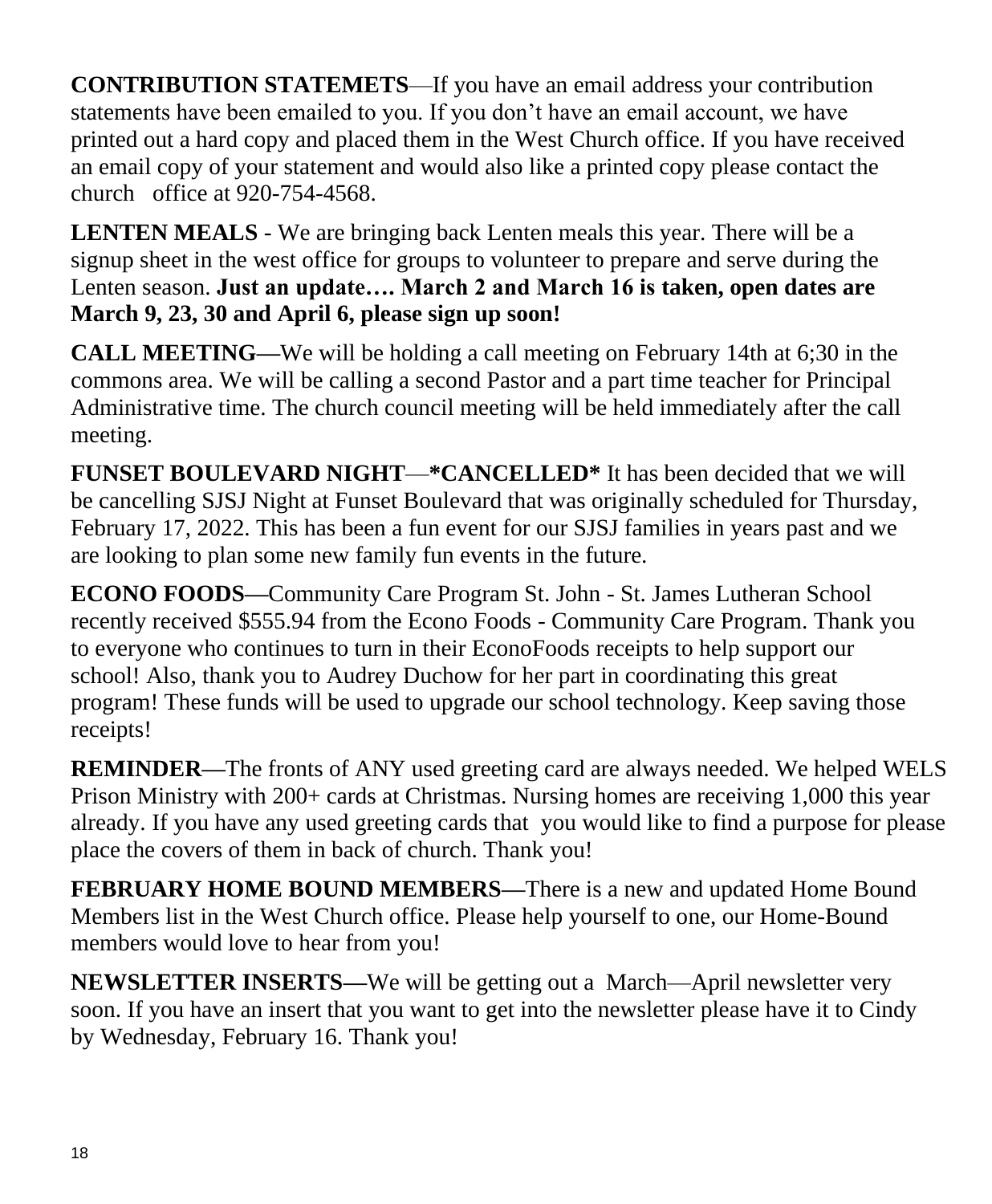**DID YOU KNOW?—**Are you an Amazon shopper? Did you know that you can support St John St James Lutheran Church & School while purchasing the products you love? It's super easy! Instead of shopping on Amazon.com, shop on smile.amazon.com. Just go into your account settings and designate St John St James Lutheran Church & School as your charity of choice. Every time you purchase something, Amazon will donate .5% of your purchases to St John St James Lutheran Church & School. Thank you for supporting your church & school!

**MEDITATIONS—**Due to rising costs for our Meditations books we had to increase the price from \$1.00 per booklet to \$1.50.

**OFFICES CLOSING EARLY—The Church/School Offices will be closing at noon on** Thursday & Friday, February 10th & 11th as well as Friday, February 18th.

#### **REEDSVILLE KNIGHTS OF COLUMBUS FREE THROW CONTEST—**

Reedsville Knights of Columbus Council will hold its annual Free Throw Contest on Saturday, February 19, 2022. The contest will be held at the **Reedsville Elementary School,** starting at 9:00 A.M. It's open to boys and girls, ages 9 to 14, as of January 1st. This contest is **free,** and all boys and girls are welcome.

## **Grow in Grace**

 Grow in Grace, the Seminary's continuing education division, began offering retreats in 2012. Retreats are held for those marking 3 years since Seminary graduation, for those celebrating 10 years in the ministry, for those celebrating 25 years in the ministry, and for those who are marking 35 years in the ministry. The retreat is meant to be a time of ministry refreshment, not only celebrating the milestone, but also giving encouragement through worship and Bible study, and providing opportunity to reconnect with peers.

 Pastor Aden is celebrating 25 years in the ministry this year. He and his Seminary class has the opportunity to attend the retreat this year. Pastor and Karla would like to attend this retreat. Pastor Aden will get a chance to see a lot of his classmates that he hasn't seen in a long time.

 The Celebration of Ministry retreat will be held from April 25 through April 27 in San Antonio, Texas. The cost of this retreat for Pastor and Karla will be around \$1700.00 depending on the cost of airfare.

The council has decided that this would be a very nice  $25^{\circ}$  Anniversary gift for Pastor Aden from the congregation. We are asking our members if they would like to contribute toward this gift for Pastor and Karla. This would be a very good way of saying thank you to Pastor and Karla for everything that they do for our congregation and our Lord.